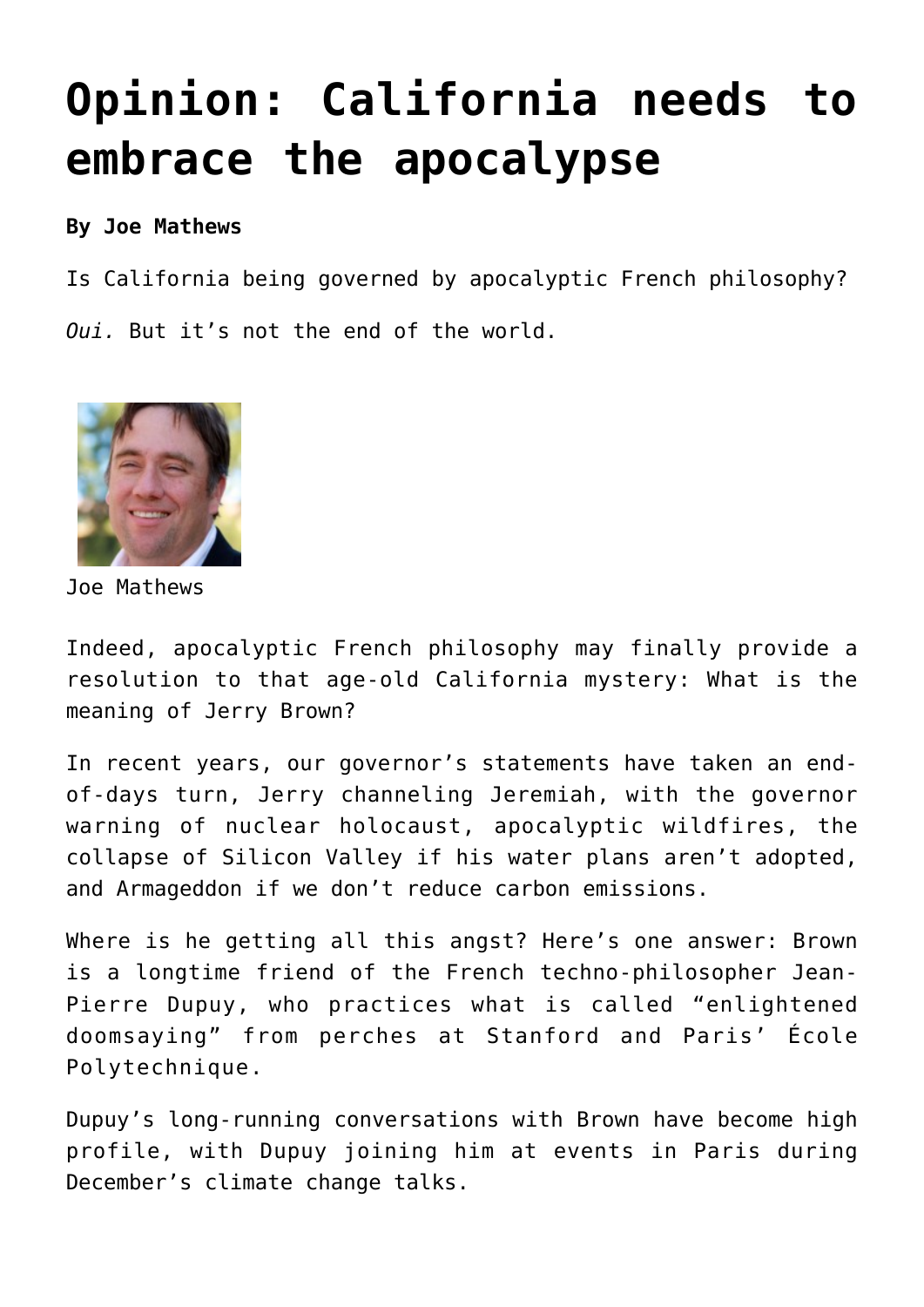I am neither French nor a philosopher. But I've been reading everything Dupuy has published in English. I'm glad I did.

Dupuy's work not only provides reassurance that there is a coherent philosophy behind our governor's ramblings. The work itself is irresistibly thought provoking, brilliantly connecting history, science, religion, economics, and art in an open spirit. I'd recommend that all Californians—as citizens of a global hub for apocalyptic and utopian thinking—read his most accessible book, "The Mark of the Sacred". It should be required for state workers.

Here's a summary: We are doomed to destroy ourselves because humanity has lost touch with its sacred origins—not just faith but rituals and traditions that remind us how many things are beyond human control.

This hubris creates two problems. First, we no longer understand our own limits, and recklessly reshape the world without anticipating the consequences. Second, without a respect for the sacred, we can't convert our knowledge about the threats we've created to our own existence—from nuclear weapons to climate change—into the visceral belief necessary to galvanize humanity to save itself.

"It is my profound belief that humanity is on a suicidal course, headed straight for catastrophe," Dupuy writes.

Dupuy's solution: "enlightened doomsaying." We must imagine ourselves in the unthinkable future, peering into the black hole of nonexistence so that we might understand our limits and sacred origins. "To believe in fate is to prevent it from happening," he writes.

That may sound awfully French, but he grounds his philosophy in a California classic: Alfred Hitchcock's film "Vertigo", a tale of humans falling, from the Golden Gate Bridge to Mission San Juan Bautista. Dupuy calls the film "the womb from which I am issued," and sees humanity's delusions in the fictions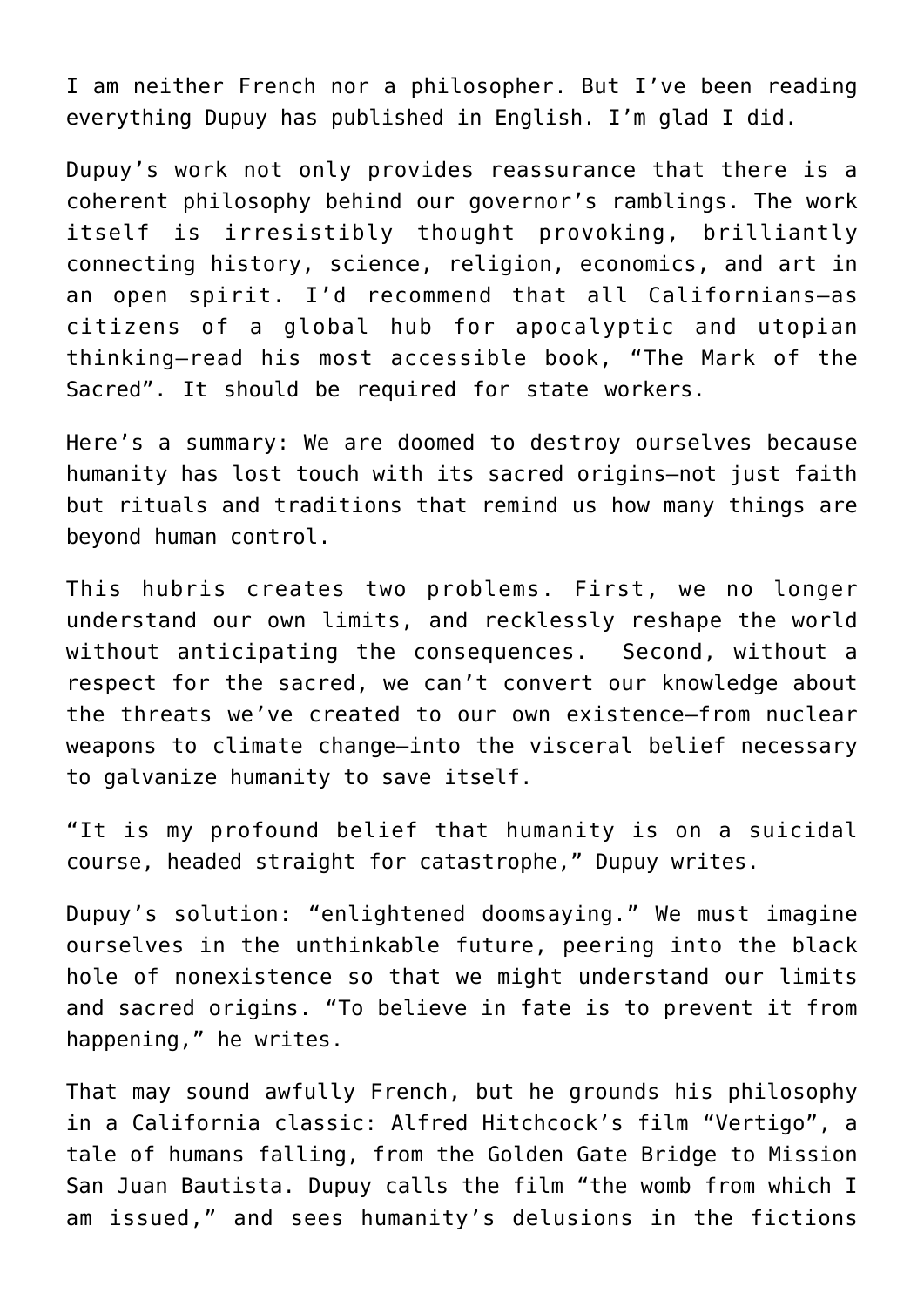within that movie's fictions, particularly Jimmy Stewart's imposition of a false reality on Kim Novak's character.

So now—at the risk of repeating Jimmy Stewart's mistake—I will read Dupuy onto Gov. Brown.

Brown's famous skepticism of new programs makes sense if you believe, as Dupuy argues, that man is blind to the consequences of his own belief in progress. Brown's focus on avoiding catastrophes—from his rainy day fund to his prioritization of climate change—reflects Dupuy's "prophet-ofdoom" calls to focus on postponing the apocalypse.

Brown's criticism of "desire" echoes Dupuy, who argues that as we lose our sense of the sacred, we fill the void with individual desires that produce conflict. Here's Brown in a recent speech: "California is so full of low-priority needs… First we get a desire; and then the desire is transmogrified into a need; and then we get a law; and then we get a right; and then we get a lawsuit."

Of course, Dupuy, as philosopher, poses questions you'll never hear on the stump in Stockton: Has Christianity obliterated it by replacing so many traditional religions and rituals? What are the virtues of scapegoating? And which would be worse: the annihilation of the human race, or the totalitarianism that might be necessary to prevent said annihilation?

There are obvious objections to Brown, and to Dupuy. There is a dissonance between their respect for the unknown and the certainty with which they predict Armageddon. I find it unsettling to be governed by someone so focused on the apocalypse. (Of course, my anxiety may be the reaction doomsayers want).

But I'm also comforted that our governor's warnings have deep philosophical foundations. Dupuy writes that we should think in the "future perfect" tense—as in, by tomorrow, the apocalypse will have happened. From there, we work backward to